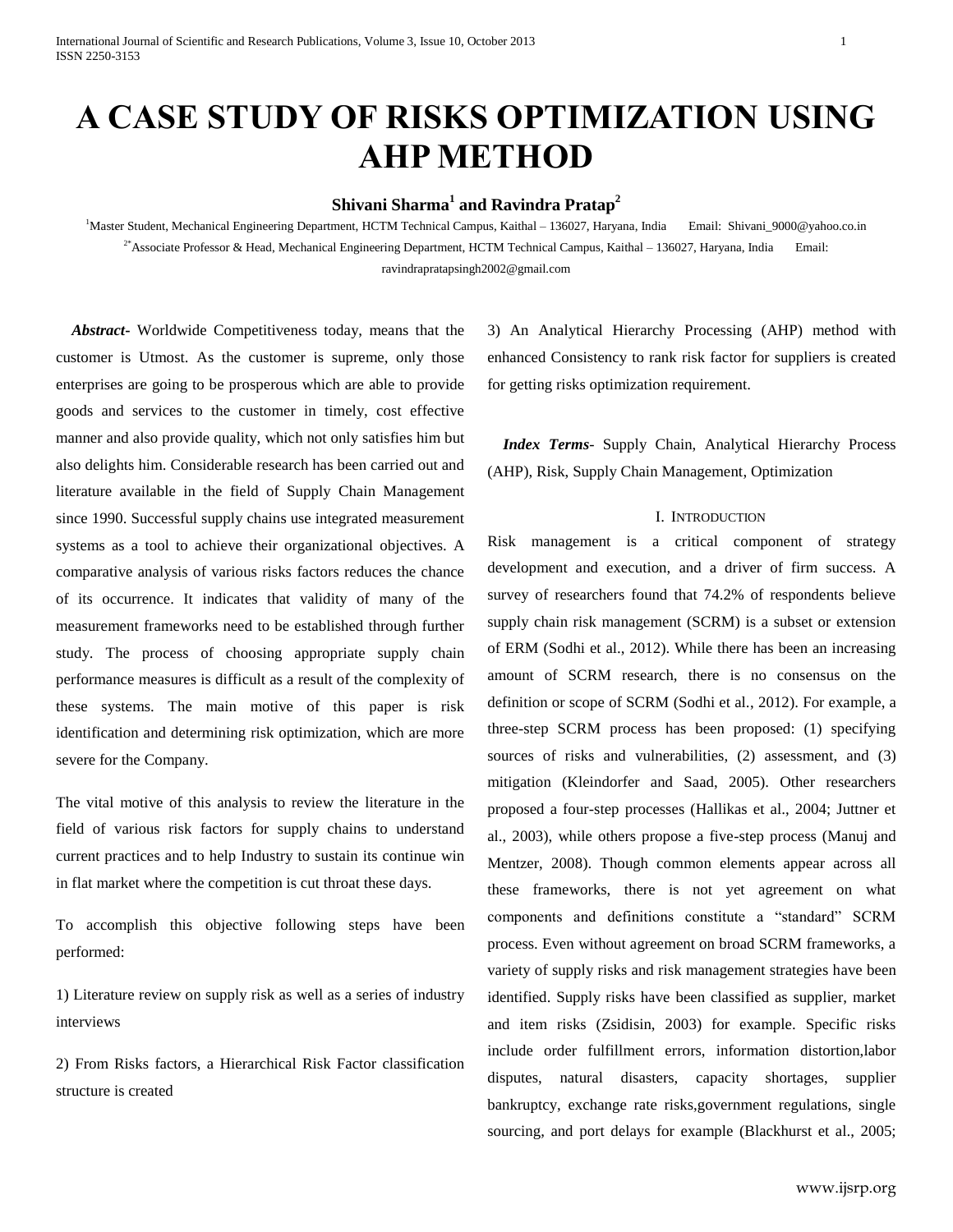Manuj and Mentzer, 2008; Tummala and Schoenherr, 2011; Zsidisin and Hartley, 2012). Different risks require different SCRM processes (Zsidisin and Wagner, 2010). Supply chain risk management strategies include environmental scanning (Zsidisin et al., 2004), use of capable suppliers (Manuj and Mentzer, 2008), dual sourcing (Khan and Burnes, 2007), contingency planning (Kleindorfer and Saad, 2005), supplier credit analysis (Kern et al.), inventory buffers (Tang, 2006),integration of information systems and supply chain modeling (Giannakis and Louis, 2001), and speculation, hedging and forward buying (Zsidisin and Hartley, 2012) for example. Firms face multiple supply risks, whether in combination or isolation. Each risk might require a specific SCRM technique (Zsidisin & Wagner, 2010). SCRM treatment options include evaluation and trust building (Laeequddin, Sardana, Sahay, Abdul Waheed, & Sahay, 2009), use of dual sources (Khan & Burnes, 2007), environmental scanning (Zsidisin, Ellram, Carter, & Cavinato, 2004), combined capacity reservation contracts and spot markets (Inderfurth & Kelle, 2011), qualification and use of capable suppliers (Manuj & Mentzer, 2008), supplier quality management initiatives (Holschbach & Hofmann, 2011), buffer inventory (Tang, 2006), contingency plans (Kleindorfer & Saad, 2005), credit analysis (Kern, Moser, Hartman, & Moder),strategic sourcing and flexibility (Chiang, Kocabasoglu-Hillmer, & Suresh, 2012), forward buying or hedging (Zsidisin & Hartley, 2012) and supplier development (Matook, Lasch, & Tamaschke, 2009) for example. Despite the plethora of risks and risk management approaches, few firms have a structured SCRM approach (Martin, Mena, Khan, & Yurt, 2011).

In this paper, presenting a model for assessing risk in supply chains based on the Analytic Hierarchy Process (AHP). The AHP supports managers in prioritizing/optimization the supply chain objectives, identifying risk indicators, put all the risk on severity scale to identifying risk optimization requirement. It is followed by the discussion of AHP methodology and prioritization of factors for coordinated supply chain. Eventually, it discusses results and conclusion.

#### II. METHOD AND PROCEDURE

In this Paper, AHP (Analytical Hierarchy Process) methodology has been applied to the evaluation of risk related to supply chain management in a manufacturing firm. Five risks for the company are evaluated and defined. The criteria weights can be more precisely defined by the AHP methodology using "Saaty scale" than using the digital logic method. However, subjectivity is playing a great role in both of methods. Subjectivity is included to the comparison of alternatives by the original AHP methodology, also. Contrary, by using other method there is no subjectivity concerned of alternatives comparisons because of dealing with transformed values of criteria. The ranking of all alternatives can be performed, by obtaining the priorities. Criteria (sometimes called objectives or attributes) are the quantitative or qualitative data (judgments) for evaluating the alternatives. In AHP methodology, the term properties is equivalent to the term criteria. The weights of the criteria present the relative importance of each criterion compared to the goal. Finally, alternatives present the group of feasible solutions of the decision problem. Alternatives are evaluated against the set of criteria.

Different phases of method are as follow:

- 1. Structuring the problem and building the AHP model.
- 2. Collecting the data from expert interview.
- 3. Pairwise comparison of each factor.
- 4. Calculation of consistency index to rank Optimization requirement of each risk.

**Note:** All the Calculations/Tables are below in Appendix

#### III.RESULT ANALYSIS

 The AHP model in this study is formed to prioritize the various risks within the organization. Pairwise comparison is done according to the table of scale 1 to 5 (see in table1). Consistency ratio (CR) is calculated to the degree of consistency of pair wise compression Risks are ranked according to highest Principal Vector**.** If CR is less than 10%, judgments are considered consistent. And if CR is greater than 10%, the quality of judgments should be improved to have CR less than or equal to 10%. In this study, the CR is 0.0141 which is less than 10% .It implies that decision taken by expert is satisfactory for further analysis. Thus the firm has consistent risk by the use of AHP method. Here the most critical risks are industrial risk and then product related risk according to their principal vector value (see in table 3) that require optimization at maximum level. The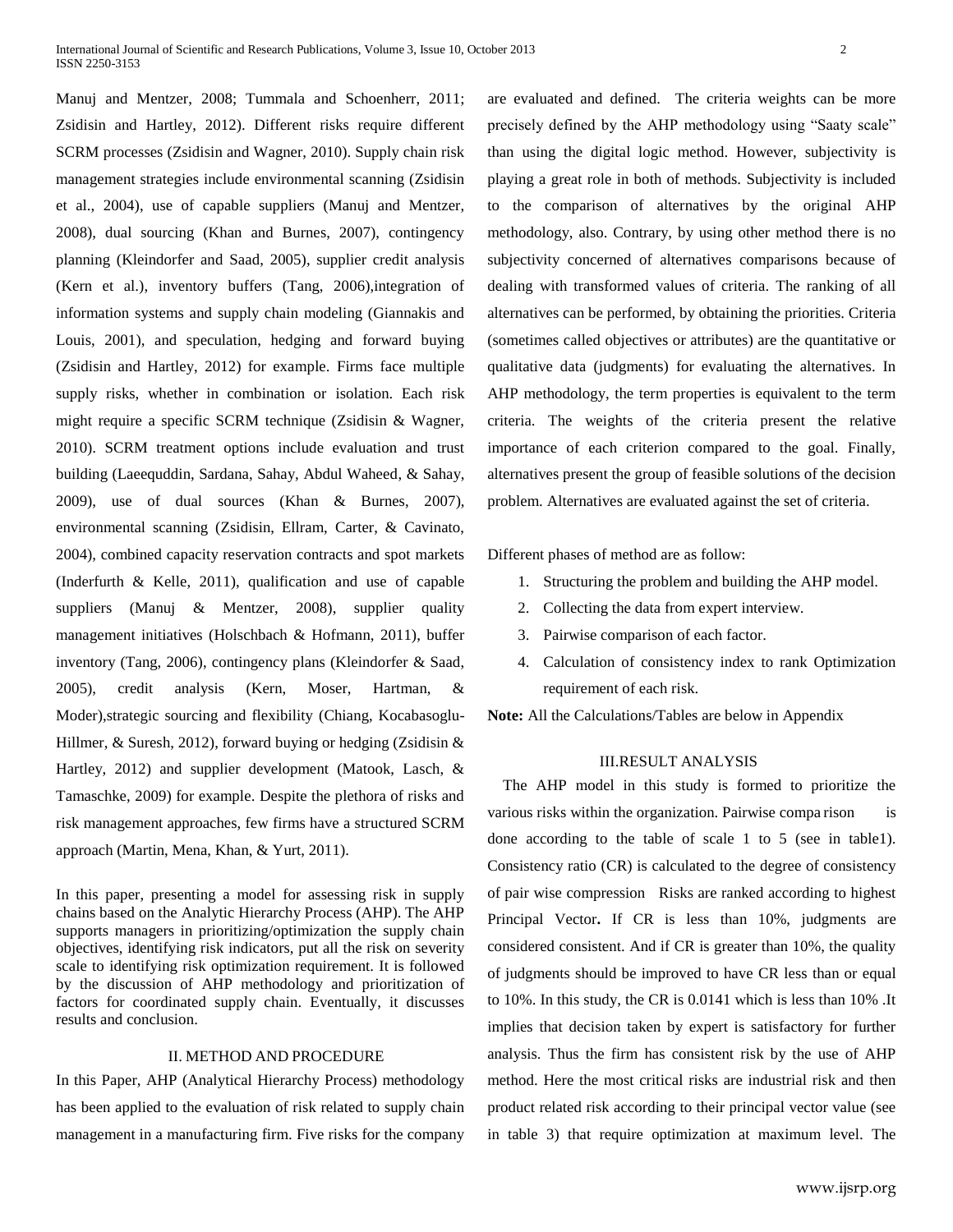industrial risk must be dealt with to reduce the losses to the supply chain management. The sub factors associated with the industrial risk should be solved according to their ranking.

Therefore it is advised to the company to deal with reducing the most ranked risks so that the supply chain of the firm can function without loss.

#### IV.CONCLUSION

The AHP concepts in manufacturing supply chain should be studied with precision which is the need of the hour, as manufacturing supply chain is becoming less vertically integrated and the manufacturer is focusing on its core competency. Using AHP method the study of various risks is done here that which risk is more critical here for any industry. Therefore, a structured, simple and efficient proposed decision framework is proposed and has the ability to show the direction to determine the degree of impact level of each RF (Risk Factor). The degree of impact level of each RF of the firm will give idea for optimally allocating the efforts to gain maximum benefit. A case situation is revealed in order to reinforce the salient features of the proposed framework. The results indicate that the industrial risk and then product risk have got the highest impact on successful implementation of SC. Further research is suggested to develop a decision framework that can able to find out optimal number of solutions for identifying and mitigating the most influencing factors of the supply chain in a specific environment.

## **REFERENCES**

- 1. Barry, J. (2004), ''supply chain risk in an uncertain global supply chain environment'', international journal of physical distribution & logistics management, vol. 34 no. 9,
- 2. An AHP Lesson from International Hellenic University.
- 3. Boer Labro, E. And Morlacchi, P. (2001), "a review of methods supporting supplier selection", European journal of purchasing & supply management, vol. 7 no. 2, pp. 75-89.
- 4. Christopher, M. And Lee, H. (2004), "mitigating supply chain risk through improved confidence", International journal of physical distribution & logistics management, vol. 34 no. 5, Pp. 388-96.
- 5. Cooke, J. (2002), "brave new world", logistics management and distribution report, vol. 41 no. 1,Pp. 31-4.
- **6.** [Chopra and Sodhi, 2004](http://www.sciencedirect.com/science?_ob=ArticleURL&_udi=B6VB7-4R7RS8J-1&_user=4434030&_coverDate=04%2F30%2F2009&_alid=1630105172&_rdoc=44&_fmt=high&_orig=mlkt&_origin=mlkt&_zone=rslt_list_item&_cdi=5919&_sort=v&_st=17&_docanchor=&view=c&_ct=341&_acct=C000063122&_version=1&_urlVersion=0&_userid=4434030&md5=46b78b4610ef9e9e1930a5722d1c8cbc&searchtype=a#bbib5) S. Chopra and M.S. Sodhi, managing risk to avoid supply-chain breakdown, mit sloan management review 46 (1) (2004), pp. 53–62.

#### AUTHORS

Shivani Sharma, Shivani\_9000@yahoo.co.in Ravindra Pratap, ravindrapratapsingh2002@gmail.com **Correspondence Author** – Shivani Sharma,Shivani\_9000@yahoo.co.in,manoj.ymca@gamil.com,+9 1- 8288012436.

#### Appendix

Phase 1.Structuring the hierarchy model of factors

This phase involve formulating the hierarchy of AHP model consisting of goal ,factors & sub factors, the goal of our problem is risk management/optimization and various risk factors as planning risk, product risk, environment risk, industrial risk ,productivity risk and those are father divided into several sub factors.

Phase2. Collecting the data through expert interview:

After building the AHP model the next step is measuring and collecting the data, which involves the group of expert and assigning pair wise comparison to the various risks, using the table of five point scale (this scale is called the Saaty Scale), a questionnaire set is prepared that consists of all the factors and sub factors .The expert will assign a score to each risk compare to other risk from the range of 1 to 5 (Table 1 ).

#### **Table-1 Scale for Rating**

| <b>Intensity of importance</b> | <b>Definition</b>       | <b>Explanation</b>                               |
|--------------------------------|-------------------------|--------------------------------------------------|
|                                | Equal importance        | Two factors contribute equally to the objective. |
|                                | Somewhat more important | Experience and judgment slightly favor one over  |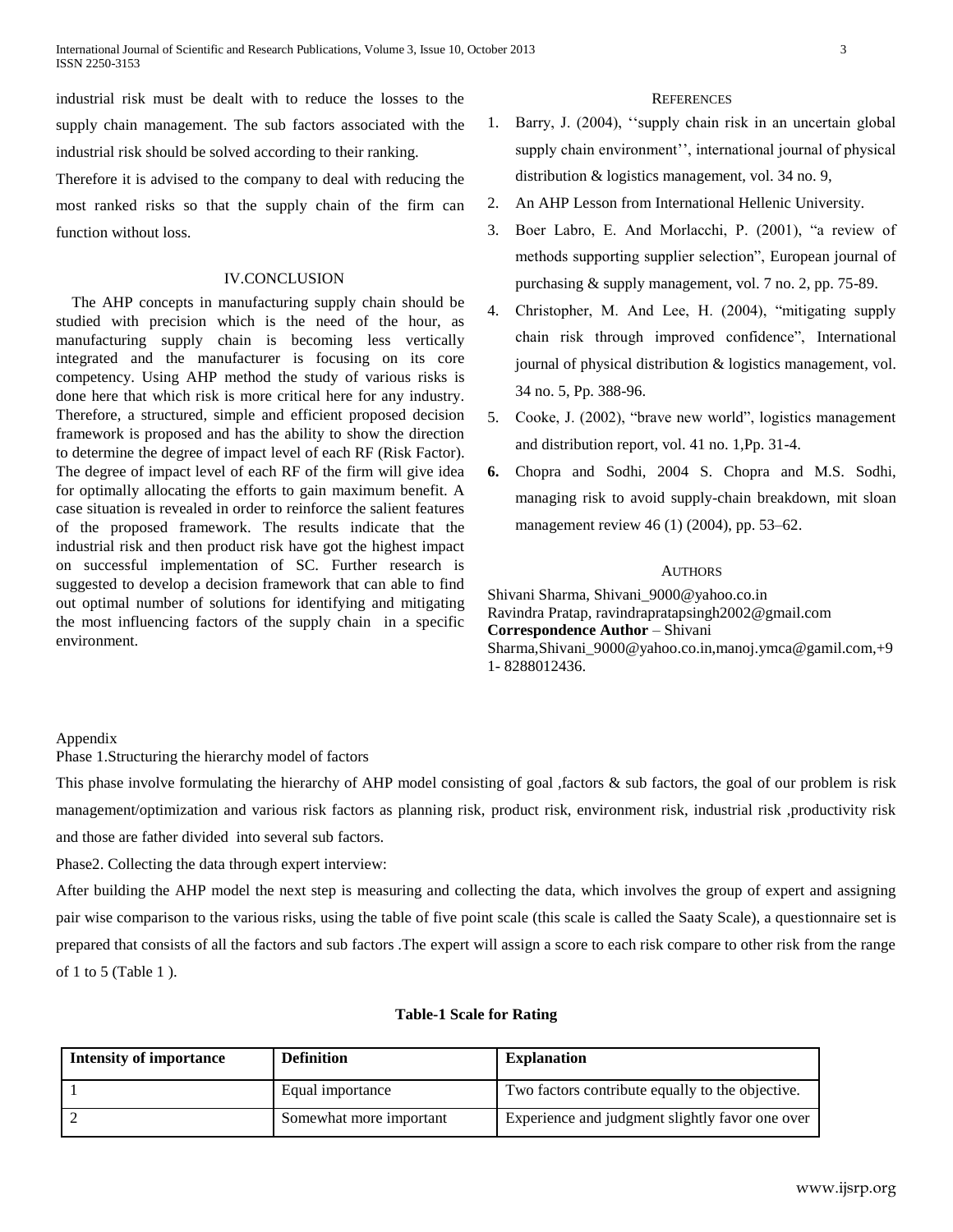|   |                           | the other.                                                                                                                           |
|---|---------------------------|--------------------------------------------------------------------------------------------------------------------------------------|
| 3 | Much more important       | Experience and judgment strongly favor one<br>over the other.                                                                        |
| 4 | Very much more important  | Experience and judgment very strongly favor<br>over the other. Its importance<br>$\overline{1}S$<br>one<br>demonstrated in practice. |
| 5 | Absolutely more important | The evidence favoring one over the other is of<br>the highest possible validity.                                                     |
|   | Reciprocal                | While comparing reversely one risk to other,<br>value would be 1/original comparison.                                                |

The risk factors (RF) are identified through literature review and in consultation with expert opinions from managers, senior engineers and engineers from Indian Manufacturing Industries. In order to prioritize the RFs, RFs should be compared among themselves on the basis of the questionnaire. Therefore, AHP is used for prioritization of RFs as it has the ability to capture both quantitative and qualitative decision criteria. Analytic Hierarchy Process (AHP) was developed in 1972 as a practical approach in solving relatively complex problems. The AHP allows decision maker to model a complex problem as a hierarchical structure that shows the relationship between the goal, primary criteria, sub-criteria and alternatives. It is used for multi-criteria problems in a number of application domains. The step by step algorithm used is shown below.

Step 1: The pair-wise comparisons among the RFs are developed on the basis of expert judgments. A scale of 1 to 5 as shown below Table 2 is used for pair-wise comparisons. The pair-wise comparisons are done in terms of which a RF dominates another. These judgments are then expressed as integers. If RF A dominates over RF B, then the whole number integer is entered in row A, column B and reciprocal is entered in row B, column A. If the RFs being compared are equal, a one is assigned to both positions.

Step 2**:** Construct a set of pair-wise comparison matrices for RFs on the basis of the opinions of all pre decided number of experts.

Step 3: There are several methods for calculating the eigenvector. By making each column of matrix normalized by dividing each value of column by sum of column, this would normalize the values.

Step 4: The next stage is to calculate λmax (max Eigen Value), multiply on the right the matrix of judgments by the eigenvector, obtaining a new vector. The product A $\omega$  and the AHP theory says that A $\omega$  =  $\lambda$ max $\omega$  (For such a A $\omega$  Square matrix,  $\omega$  is said to be an eigenvector (of order n) and  $\lambda$  is an eigenvalue) so we can now get estimates of  $\lambda$ max by the simple expedient of dividing each component, by the corresponding eigenvector element,check consistency the pair-wise comparison matrix using the Eigen value.

Step5: In Analytic Hierarchy Process (AHP) method Finally, a Consistency Index can be calculated using formula **(λmax- n)/(n- 1)**. That needs to be assessed against judgments made completely at random and Saaty has calculated large samples of random matrices of increasing order and the Consistency Indices of those matrices. A true Consistency Ratio is calculated by dividing the Consistency Index for the set of judgments by the Index for the corresponding random matrix. Saaty suggests that if that ratio exceeds 0.1 the set of judgments may be too inconsistent to be reliable. In practice, CRs of more than 0.1 sometimes have to be accepted. If CR equals 0 then that means that the judgments are perfectly consistent.

Phase 3. Pairwise comparison of each factor.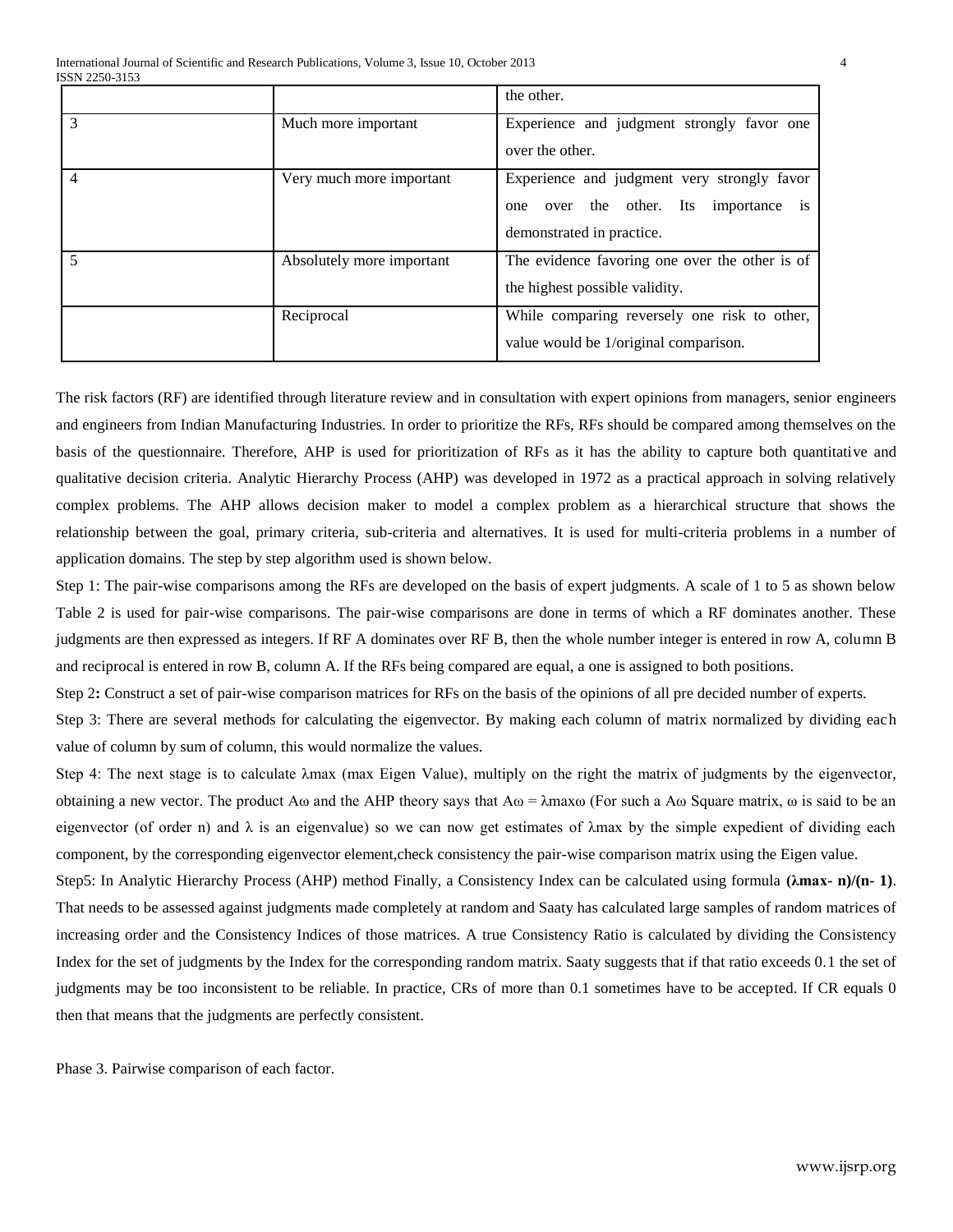## **Table 2 - Pair wise compression matrix**

|                    | <b>PPR</b>    | <b>PR</b> | <b>ENR</b> | <b>INR</b> | <b>DMR</b>  |
|--------------------|---------------|-----------|------------|------------|-------------|
| <b>PPR</b>         | 1.00          | 1/3       | 2.00       | 1/4        | 1/2         |
| <b>PR</b>          | 3.00          | 1.00      | 4.00       | 1/2        | 2.00        |
| <b>ENR</b>         | $\frac{1}{2}$ | 1/4       | 1.00       | 1/5        | 1/3         |
| <b>INR</b>         | 4.00          | 2.00      | 5.00       | 1.00       | <b>3.00</b> |
| <b>DMR</b>         | 2.00          | 1/2       | 3.00       | 1/3        | 1.00        |
| <b>SUM OF COLM</b> | 10.5          | 4.08      | 15         | 2.28       | 6.83        |

# **Table 3 – Normalized matrix**

|            | <b>PPR</b> | <b>PR</b> | <b>ENR</b> | <b>INR</b> | <b>DMR</b> |
|------------|------------|-----------|------------|------------|------------|
| <b>PPR</b> | 0.10       | 0.08      | 0.13       | 0.11       | 0.07       |
| <b>PR</b>  | 0.29       | 0.25      | 0.27       | 0.22       | 0.29       |
| <b>ENR</b> | 0.05       | 0.06      | 0.07       | 0.09       | 0.05       |
| <b>INR</b> | 0.38       | 0.49      | 0.33       | 0.44       | 0.44       |
| <b>DMR</b> | 0.19       | 0.12      | 0.20       | 0.14       | 0.15       |

Phase 4. Calculation of consistency index to rank Optimization requirement of each risk

## **Table 4- Average value matrix**

| <b>Factors</b> | <b>Eigen Vector</b> | Principle Vector | <b>Optimization Ranking</b> |
|----------------|---------------------|------------------|-----------------------------|
| <b>PPR</b>     | 0.10                | 0.23             | IV                          |
| <b>PR</b>      | 0.26                | 0.62             | -11                         |
| <b>ENR</b>     | 0.06                | 0.15             |                             |
| <b>INR</b>     | 0.42                |                  |                             |
| <b>DMR</b>     | 0.16                | 0.38             | Ш                           |

## **Table 5- Average Eigen value**

| <b>FACTOR</b> |                   |                           |  |
|---------------|-------------------|---------------------------|--|
| S             | <b>New Vector</b> | $\lambda$ (New Vector/PV) |  |
| <b>PPR</b>    | 0.49              | 5.02                      |  |
| <b>PR</b>     | 1.34              | 5.10                      |  |
| <b>ENR</b>    | 0.31              | 5.03                      |  |
| <b>INR</b>    | 2.13              | 5.11                      |  |
| <b>DMR</b>    | 0.81              | 5.06                      |  |